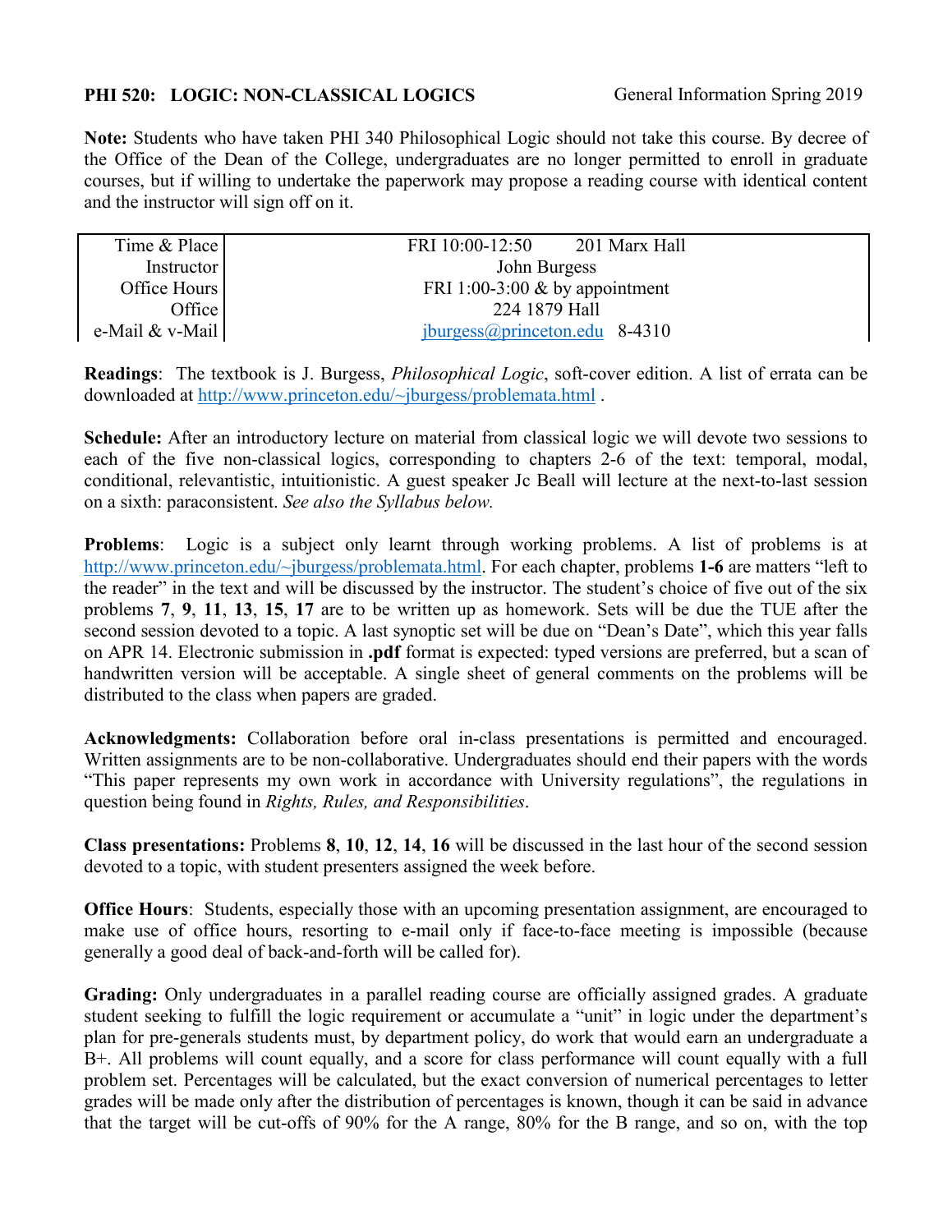quarter of the range getting a plus and the bottom quarter a minus. A student who wants feedback before the end of the shopping period may submit a partial first assignment in advance for comment.

Lateness Penalties & Extensions: There is a grade penalty of 1 point (on a scale of 100) per weekday to a maximum of 10 (or one full letter, e.g. from A- to B-) for unexcused lateness. For undergraduates, when extensions are sought on medical grounds, a confirmation from University Health Services should be presented. Extensions for foreseeable reasons (such as scheduled extra-curricular activities requiring the student to be off-campus) should be sought in advance. Note that "Dean's Date" is so called because only deans can grant extensions past that date; individual faculty may not do so on their own authority; please don't even ask until you have spoken with your academic dean.